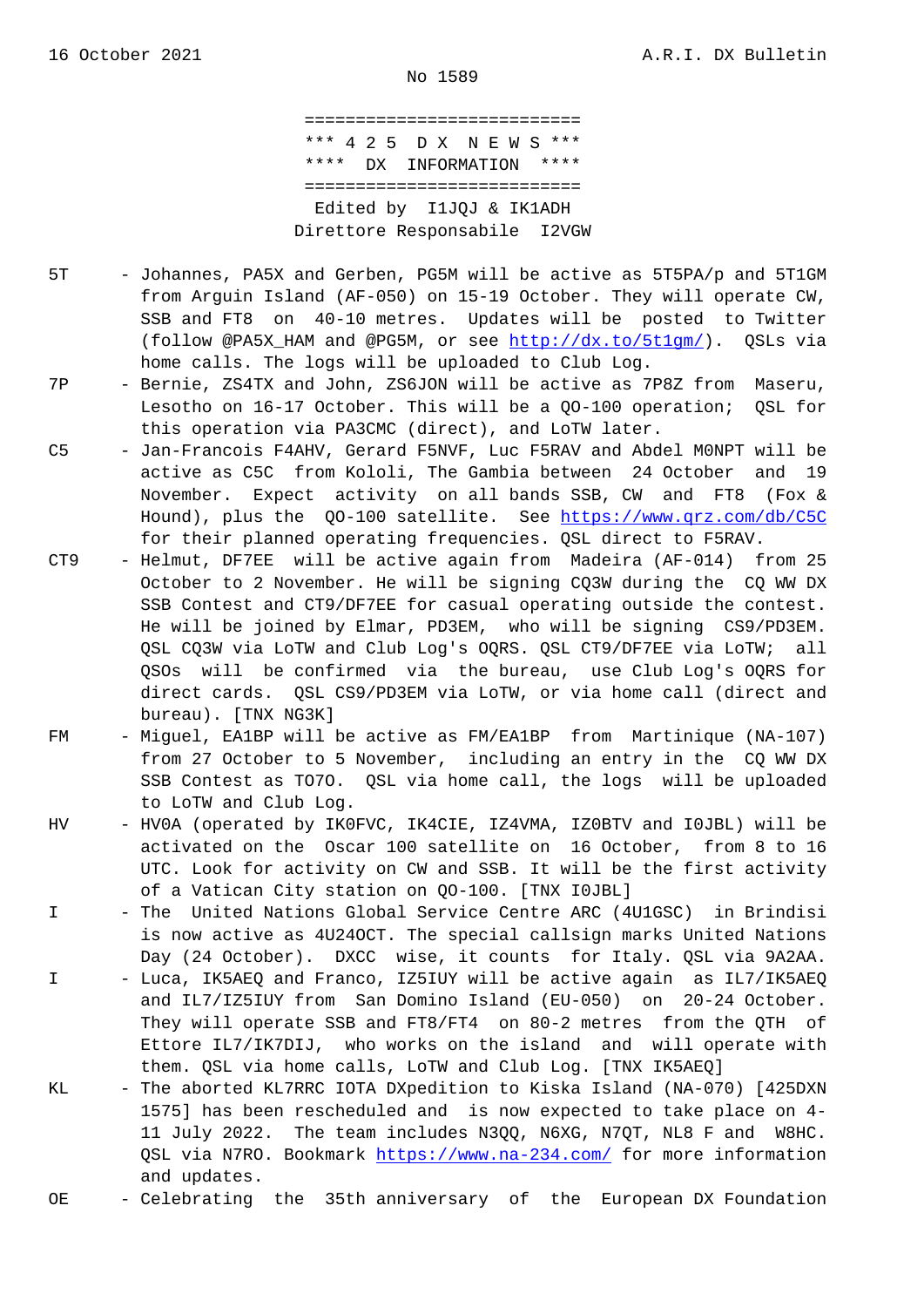OE35EUDXF on 1-30 November. QSL via LoTW, eQSL or via DE1QSL (i.e. the DARC QSL Bureau).

- PA [Also active between 1](https://www.eudxf.eu/) and 30 November in celebration of the 35th anniversary of the European DX Foundation will be Dutch special callsigns PA35EUDXF, PB35EUDXF, PC35EUDXF, PD35EUDXF, PE35EUDXF, PF35EUDXF, PG35EUDXF, PH35EUDXF and PI35EUDXF. QSL for all of them via Club Log's OQRS (preferred), or via PA1AW.
- PJ6 Bart, PD1BAT will be working on Saba (NA-145) from 30 October to 5 November. In his spare time he will operate as PJ6/PD1BAT on 40 and 20 metres FT8 and some SSB. QSL via home call.
- OH Ric DL2VFR, Friedrich DL4BBH and Klaus DL7UXG will be active as OH73ELK and OF73ELK from mainland Finland on 15-21 October, includ ing an entry as OG7Z in the Worked All Germany (WAG) Contest (16-17 October). On 21-25 October they will be signing OH2/DL2VFR, OH2/DL4BBH and OH2/DL7UXG from Suur Pellinki Island (EU-097). QSL for OG7Z and OH73ELK via the bureau, others via home calls. [TNX DX Newsletter]
- ON Special callsign OT5IDPD will be active from 3 November to 3 Decem ber for the International Day of Persons with Disabilities, whose annual observance (3 December) was proclaimed by the United Nations General Assembly in 1992. All operators (Frank ON4AAC, Roger ON4AHQ, Erik ON4ANN, Raff ON6IX and Greg ON6YP) will be hams with a disability. The logs will be uploaded to LoTW, Club Log and eQSL; all QSOs will be confirmed automatically via the bureau. [TNX ON4AAC]
- OX Thomas OZ1AA (OX1AA), Bo OZ1DJJ (OX3LX), Per OZ1KNJ (OX1KNJ), David OZ5DM (OX5DM), Mikkel OZ7AKT (OX7AKT) and Alex OZ7AM (OX7AM) will be active from Kangerlussuaq, Greenland (NA-018) between 26 October and 9 November. They will participate in the CQ WW DX SSB Contest as OX7A (QSL via LoTW, Club Log's OQRS, or via OZ1ACB). Outside the contest they will use their personal callsigns, and be active on 160-10 metres CW, SSB and FT8 with up to four stations. See https://sites.google.com/view/greenland2018/home for the individual QSL routes.
- S2 S21AM, S21RC and maybe S21D will be active as S21DX from Manpura Island (AS-140) on 16-22 December. They will operate mainly SSB [with some FT8/FT4 on 40, 20, 15 and 10 metres](https://sites.google.com/view/greenland2018/home) with two stations. They might also give QO-100 a try. QSL via EB7DX and LoTW. See https://s21dx.org for more information.
- UA Joining the celebrations for the 35th anniversary of the European DX Foundation, members of the Miller DX Club will be active as UE35EUF on 1-14 November. QSL via RQ7L.
- V4 [Once again John, W](https://s21dx.org)5JON will be active as V47JA from St. Kitts (NA-104) on 10-24 November. He will operate SSB and FT8 on 160-6 metres. QSL via W5JON (direct only) and LoTW. [TNX NG3K]
- W Mike, W7LG/4 will be active holiday style from Hatteras Island (NA- 067) on 24-29 October. He will operate SSB and CW on 80, 40 and 20 metres between 16.00-21.00 UTC and again between 00.00-02.30 UTC. QSL via LoTW, eQSL or direct. [TNX The Daily ]

 =========================== \*\*\* 4 2 5 D X N E W S \*\*\*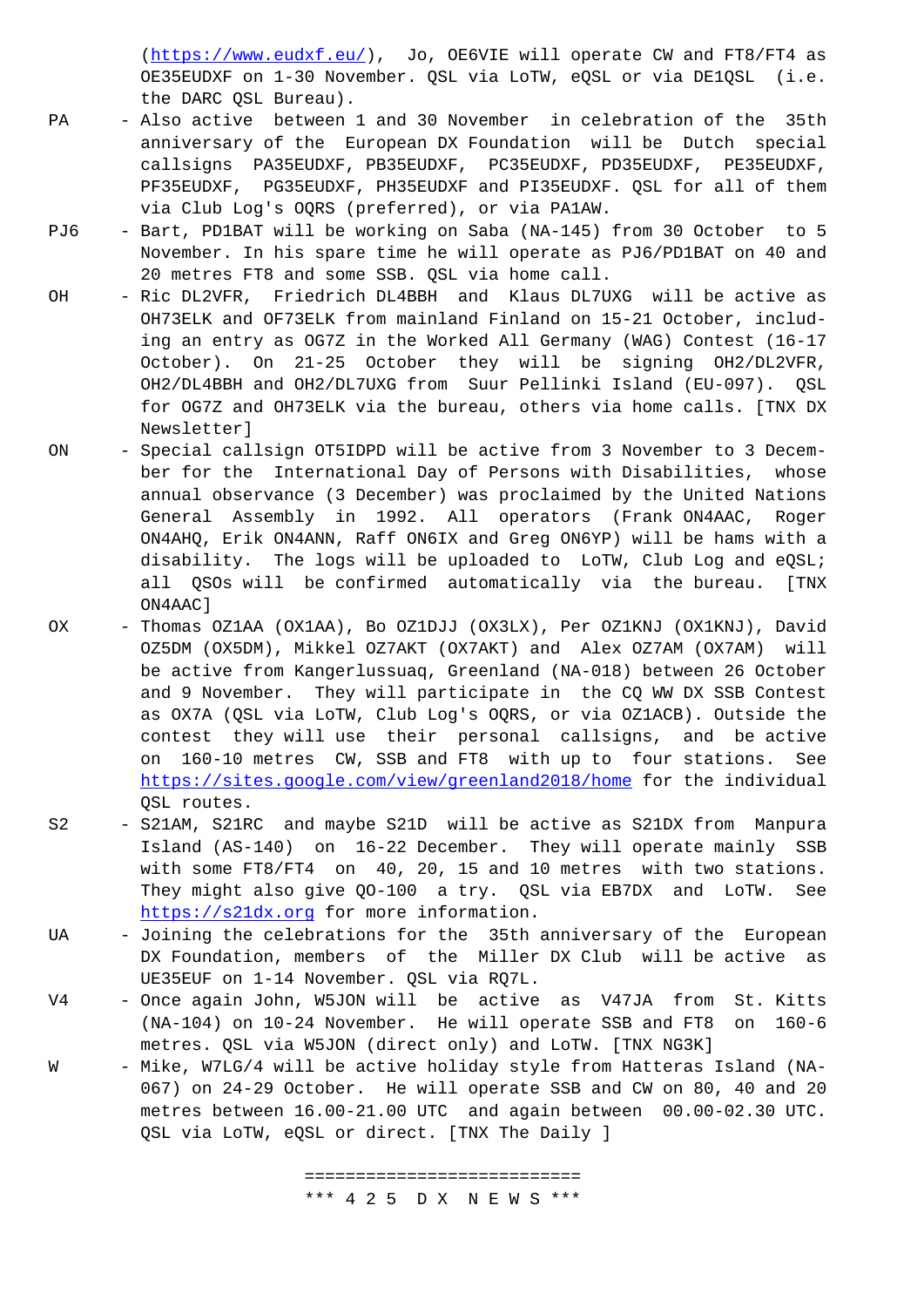## =========================== Edited by I1JQJ & IK1ADH Direttore Responsabile I2VGW

Access to the main functions of www.425dxn.org is provided by the 425DXN App for Android. It is available on Google Play - free of charge, no ads. Enjoy!

ANTARCTIC TREATY'S 60TH ANNIVERSARY MARATHON ---> Please note that two new callsigns are used during the Russian Robinson Club's Marathon celebrating the 60th anniversary of the Antarctic Teatry [425DXN 1586]. RB60ANT has been revoked and replaced with UE60ANT effective 7 October. Similarly, RJ60AN is expected to replace RJ60ANT. QSL for all callsigns via Club Log's OQRS (preferred), or via RZ3EC. Two certificates are available: https://hamlog.online

AUSTRALIA: 2X1 CONTEST CALLSIGNS ---> The Australian Communications and Media Authority (ACMA) recently conducted a survey see[king the views of the](https://hamlog.online) amateur radio community on allocation arrangements for 2x1 callsigns. After considering the feedback from the survey (415 responses), the ACMA has recommended to the Australian Maritime College (AMC) that it starts allocating 2x1 callsigns commencing on 13 October. The new VK#A-Z, VJ#A-Z and VL#A-Z callsigns will be issued exclusively for amateur radio contests and for a period of 12 months to amateur radio clubs and holders of Advanced Class licences. The AMC is responsible for assessments and callsign issue in Australia on behalf of the ACMA. A list of callsigns issued will be published on the AMC website: https://www.amc.edu.au/industry/amateur-radio/callsigns.

COMOROS 2022 ---> The Radio Club de Provins (F6KOP) will be active from the Comoro Islands (AF-[007\) during the second half of January 2022. Plans ar](https://www.amc.edu.au/industry/amateur-radio/callsigns)e for a multinational team of 12 people to operate CW, SSB, RTTY and FT8/FT4 on 160-10 metres and QO-100 satellite with five stations. Details will be known in due course. [TNX F1ULQ]

QSL SV2ASP/A ---> Those who still need a QSL for the late Monk Apollo, SV2ASP/A should act now and mail their request to: Monk Chariton Docheiariou Monastery 630 87 Agion Oros Greece.

Apollo passed away on 5 May 2019. He "was in the Docheiariou Monastery, whose Abbott says Monk Chariton has been taking care of direct QSL requests and is presently still doing so but that may end at some point". [TNX The Daily DX]

QSL SV2RSG/A --- > JA1ADT is handling the QSLing duties for contacts made by JA stations with Monk Iakovos, SV2RSG/A from October 2019. Apparently this "temporary measure" applies only to cards requested "within the year 2021". JA1ADT's qrz.com page has more information and instructions.

YASME FOUNDATION GRANT AND EXCELLENCE AWARD ---> The Board of Directors of The Yasme Foundation (https://www.yasme.org/) has made a grant to the Seychelles Amateur Radio Association (SARA) to establish a facility for the recently formed amateur radio club.